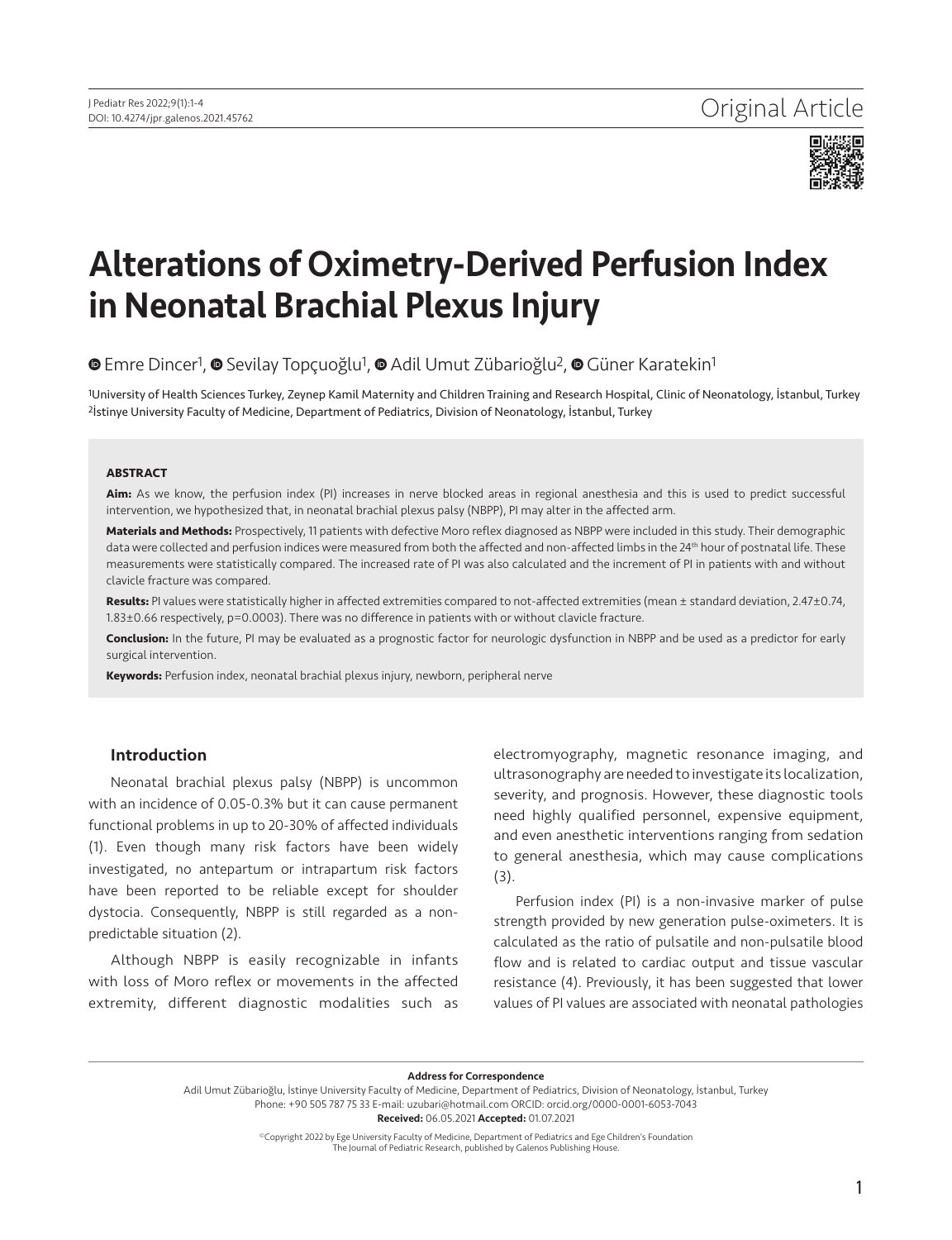caused by hypoperfusion (5) and correlate with disease severity (6).

Given its efficacy, the use of PI has been investigated in different conditions such as the screening for congenital heart diseases (7), patent ductus arteriosus (8), and tissue perfusion after red blood cell transfusions (9), and it has been reported to be an effective parameter.

Recent studies in adults have reported that PI, measured on the extremities after central and peripheral nerve blocks, increased due to vasodilation as a result of the cessation of alpha-adrenergic stimuli during regional anesthesia (10).

PI is an easy, fast, and user-independent measurement. We hypothesized that PI values may be higher on the affected extremity due to the cessation of  $\alpha$ -adrenergic stimuli as a result of nerve injury in NBPP.

# Materials and Methods

This prospective observatory study was conducted in a tertiary Maternity and Children's Training and Research Hospital between January 2016 and July 2017. Local Ethics Committee approval was received from University of Health Sciences Turkey, İstanbul Zeynep Kamil Women and Children Diseases Training and Research Hospital (approval no: 136, date: 24.06.2016) and written informed consent was obtained from all patients. Babies with defective Moro reflex in one limb or "waiter's tip" posture diagnosed with NBPP were included in the study. Those babies who had a limited range of movement (thought to be affected in utero or by other musculoskeletal problems), cardiovascular or respiratory impairment, birth asphyxia (pH <7.1 or base excess >12), sepsis, or congenital anomalies including congenital heart diseases were excluded from this study.

Those babies diagnosed with NBPP were evaluated via chest X-ray for clavicle fracture. On the 24<sup>th</sup> hour of postnatal life, the baby's oxygen saturation, heart rate, arterial pressures, and PI were recorded on both their right and left upper extremities.

Their demographic data such as gestational age, birth weight, maternal age and type of delivery, and usage of auxiliary birth instruments were recorded.

The values of the affected limb were compared with other extremity values. To test our main hypothesis that PI is higher in the arm with palsy, we used pairwise Student's t-test to identify if there was a difference between the affected and unaffected arms of the same patient. To explore further, if the fracture had a different impact rather than just brachial plexus injury, we calculated the PI difference ratios between the affected and unaffected sides. Following this, we compared these ratios between the patient groups with and without clavicle fracture again via Welch's two sample t-test. A two-sided p-value smaller than 0.05 was accepted as significant.

# Results

Fifteen patients were diagnosed as NBPP during the study period and four of them were excluded from the study due to a diagnosis of birth asphyxia. The median gestational age was 40 weeks (Q1: 38 - Q3: 40 weeks) and the median birth weight was 4,050 grams (Q1: 3,810 - Q3: 4,360 grams) (Table I). In seven babies, NBPP was on the left side and in four patients, NBPP was on the right extremitie. In eight patients, there was a loss of Moro reflex and in three of the patients, Moro reflexes were weak. All babies had higher PI levels on the extremity with NBPP, independent of being right (preductal) or left (postductal). The clinical features and PI measurements of the patients are given in Table II. The PI measured on the side with palsy  $[mean \pm standard]$ deviation (SD): 2.47±0.74] was significantly higher than for the unaffected arm (1.83±0.66); [t(10)=5.25, p=0.0003]. The ratio of PI differences was not statistically different between the group with brachial plexus only (mean ± SD: 25.68±13.42) and the group with clavicle fracture (mean ± SD: 22.94±14.16); [t(8)=0.31, p=0.76].

## **Discussion**

In this study, we hypothesized that the nerve injury in NBPP may cause vasodilatation in the affected arm of the neonate and this can be shown with PI measured by a pulse-oximeter. We found statistically significant increased PI values in the affected extremities of the neonates.

| <b>Table I.</b> Demographic features of the patients                                     |                                       |  |  |  |  |
|------------------------------------------------------------------------------------------|---------------------------------------|--|--|--|--|
|                                                                                          | Patients (n=11)                       |  |  |  |  |
| <b>Gestational age (weeks)</b>                                                           | 40* (Q1-Q3; 38-40)                    |  |  |  |  |
| Birth weight (grams)                                                                     | 4050* (Q1-Q3; 3810-4360)              |  |  |  |  |
| Gender (n)                                                                               | Female: 4 (36%)<br>Male: 7 (64%)      |  |  |  |  |
| Delivery mode (n)                                                                        | Vaginal: 10 (91%)<br>Cesarean: 1 (9%) |  |  |  |  |
| Affected extremity (n)                                                                   | Left: 7 (64%)<br>Right: 4 (36)        |  |  |  |  |
| Clavicle fracture (n)                                                                    | 6(54%)                                |  |  |  |  |
| Values not normally distributed are given as median and quartile 1-3 and<br>marked with* |                                       |  |  |  |  |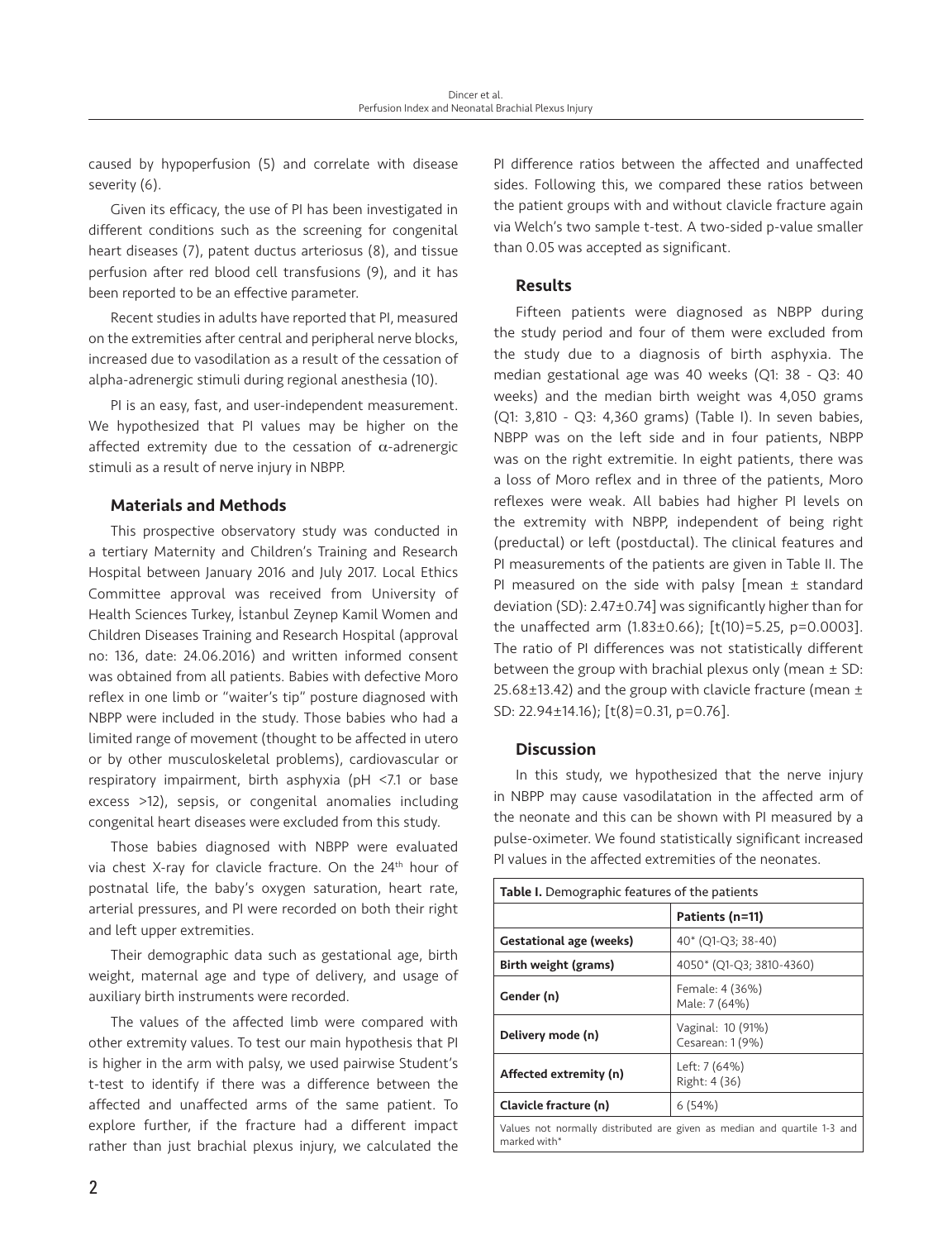Dincer et al. Perfusion Index and Neonatal Brachial Plexus Injury

| Table II. Clinical features and perfusion index measurements of patients |                           |                        |                         |                                 |                      |                                                 |                                               |  |
|--------------------------------------------------------------------------|---------------------------|------------------------|-------------------------|---------------------------------|----------------------|-------------------------------------------------|-----------------------------------------------|--|
|                                                                          | <b>Gestational</b><br>age | <b>Birth</b><br>weight | <b>Affected</b><br>limb | Moro reflex on<br>affected side | Clavicle<br>fracture | <b>Perfusion index on</b><br>affected extremity | Perfusion index on non-<br>affected extremity |  |
| Baby 1                                                                   | 40                        | 4440                   | Left                    | <b>No</b>                       | Yes                  | 1.1                                             | 0.55                                          |  |
| Baby 2                                                                   | 34                        | 2670                   | Left                    | No                              | Yes                  | 1.6                                             | 1.3                                           |  |
| Baby 3                                                                   | 37                        | 3730                   | Right                   | No                              | Yes                  | 2.4                                             | 1.8                                           |  |
| Baby 4                                                                   | 41                        | 4050                   | Left                    | Weak                            | No                   | 3.2                                             | 1.8                                           |  |
| Baby 5                                                                   | 39                        | 3890                   | Left                    | <b>No</b>                       | Yes                  | 2.4                                             | 2.1                                           |  |
| Baby 6                                                                   | 36                        | 3140                   | Right                   | Weak                            | No                   | 1.9                                             | 1.3                                           |  |
| Baby 7                                                                   | 40                        | 4350                   | Left                    | No                              | Yes                  | 2.8                                             | 1.5                                           |  |
| Baby 8                                                                   | 41                        | 4290                   | Right                   | <b>No</b>                       | <b>No</b>            | 2.8                                             | 2.6                                           |  |
| Baby 9                                                                   | 40                        | 4320                   | Left                    | No                              | Yes                  | 2.5                                             | 2.2                                           |  |
| Baby 10                                                                  | 39                        | 3980                   | Right                   | Weak                            | No                   | 3.8                                             | 2.9                                           |  |
| Baby 11                                                                  | 40                        | 4120                   | Left                    | No                              | No                   | 2.7                                             | 2.1                                           |  |

In previous studies, PI was widely investigated for detecting nerve blockage. Vasodilatation occurs in the nerve-blocked part of the body as a result of the cessation of  $\alpha$ -adrenergic stimuli (10). As there is no parasympathetic innervation of arteries/arterioles, blockage of the related nerve results in a loss of sympathetic tone below the level of the blockage and so vasodilatation occurs. With respect to this mechanism, it was investigated whether PI can be used to determine nerve blockage in regional anesthesia and if it is useful in different anesthesia modalities, such as infraclavicular and supraclavicular brachial plexus (11- 13).

PI has been shown to be an effective tool for evaluating perfusion (4). Studies about PI have shown that PI values are correlated with superior vena cava flow, which reflects the cerebral blood flow (14) and also with left ventricle output (15). Lower values of PI give information about hypoperfusion, so it can be used in screening for congenital heart diseases (5), detecting patent ductus arteriosus (8), or grading the severity of illness in neonates (6,8). It is also reported that red blood cell transfusions provide increased PI (9) and surfactant treatment improves PI values (16).

PI can be affected by patent ductus arteriosus and studies have shown that in the first three days of life, PI values are lower in the left hand (postductal) than in the right hand (preductal) of the neonate (17). In our study, even though postductal PI levels (the left extremity) were expected to be lower than preductal PI levels (the right extremity) at the 24<sup>th</sup> hour of life, it was observed that even if NBPP is on the left extremity of the neonate, PI levels are higher than in the unaffected extremity.

On the other hand, as aforementioned, PI has been used in evaluating the severity of neonatal illness (6) and has been correlated with cardiac output (15). However, in the light of our findings, in cases of NBPP, monitoring the neonate from the affected extremity may show higher levels of PI on pulse-oximeter. This situation may lead to issues with fluid replacement or inotrope therapies so it may be logical to consider measurements taken from the unaffected arm for treatment plans.

NBPP is still a problem in neonatal medicine, causing functional problems in one-fourth of affected neonates. Even though NBPP can be easily diagnosed via physical examination after birth, further studies need to be done to clarify the condition. The gold standard for the evaluation of the NBPP is electro-diagnostic studies. These studies have been shown to be superior to imaging studies regarding localization and severity. However, when it comes to the issue of determining prognosis or predicting the need for microsurgery, no single imaging study has been shown to be sufficient (1,2,5,18). In addition to diagnostic studies, the presence of Horner syndrome or lower scores on the "Active Movement Scale" are predictors for early microsurgical intervention (19). Due to all this ongoing controversy, a combination of more parameters is helpful in the evaluation of NBPP. To evaluate the correlation of prognosis and increase in PI levels compared to the unaffected extremity, it was planned to follow-up the neonates in our study for three years. However, only three of the babies were brought to follow-up and it was not possible to calculate the correlation of increase in PI with prognosis. Pleasingly, all three of these patients had no disability in three years of follow-up. In future studies, we think that evaluating PI